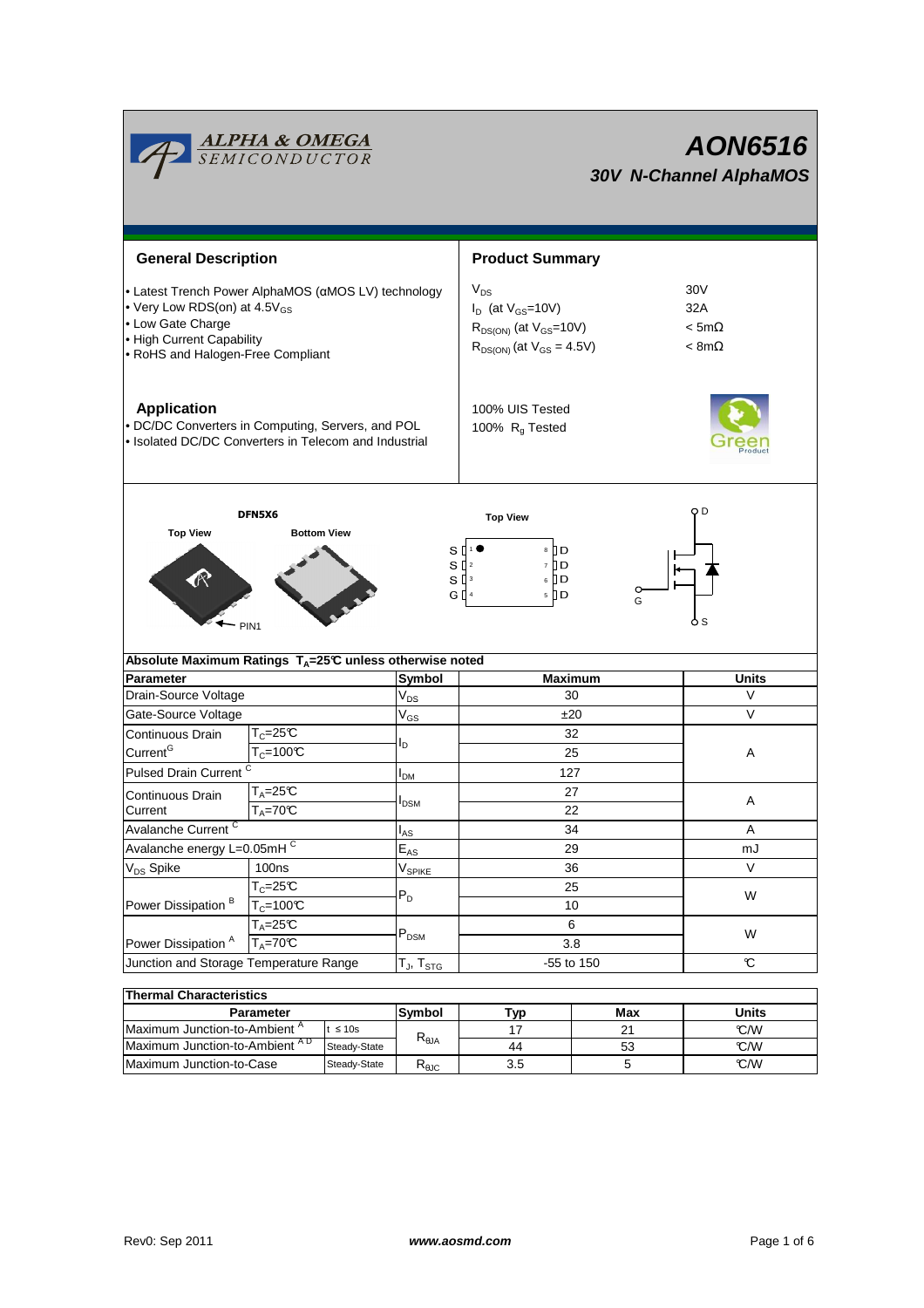

#### **Electrical Characteristics (TJ=25°C unless otherwise noted)**

| <b>Symbol</b>                           | <b>Parameter</b>                      | <b>Conditions</b>                                                                                           |                              | Min | Typ  | <b>Max</b>   | <b>Units</b> |  |
|-----------------------------------------|---------------------------------------|-------------------------------------------------------------------------------------------------------------|------------------------------|-----|------|--------------|--------------|--|
| <b>STATIC PARAMETERS</b>                |                                       |                                                                                                             |                              |     |      |              |              |  |
| <b>BV<sub>DSS</sub></b>                 | Drain-Source Breakdown Voltage        | $I_D = 250 \mu A$ , $V_{GS} = 0V$                                                                           |                              | 30  |      |              | $\vee$       |  |
| $I_{\text{DSS}}$                        | Zero Gate Voltage Drain Current       | $V_{DS}$ =30V, $V_{GS}$ =0V                                                                                 |                              |     |      | 1            | μA           |  |
|                                         |                                       |                                                                                                             | $T_{\text{J}} = 55^{\circ}C$ |     |      | 5            |              |  |
| $I_{GSS}$                               | Gate-Body leakage current             | $V_{DS} = 0V$ , $V_{GS} = \pm 20V$                                                                          |                              |     |      | 100          | nA           |  |
| $\mathsf{V}_{\mathsf{GS}(\mathsf{th})}$ | Gate Threshold Voltage                | $V_{DS} = V_{GS}$ , $I_D = 250 \mu A$                                                                       |                              | 1.2 | 1.8  | 2.2          | $\vee$       |  |
|                                         | Static Drain-Source On-Resistance     | $V_{GS}$ =10V, $I_{D}$ =20A                                                                                 |                              |     | 4    | 5            | $m\Omega$    |  |
| $R_{DS(ON)}$                            |                                       |                                                                                                             | $T = 125C$                   |     | 6.4  | 8            |              |  |
|                                         |                                       | $V_{GS}$ =4.5V, $I_D$ =20A                                                                                  |                              |     | 6.4  | 8            | $m\Omega$    |  |
| <b>g</b> <sub>FS</sub>                  | <b>Forward Transconductance</b>       | $V_{DS}$ =5V, $I_D$ =20A                                                                                    |                              |     | 83   |              | S            |  |
| $V_{SD}$                                | Diode Forward Voltage                 | $IS=1A, VGS=0V$                                                                                             |                              |     | 0.7  | $\mathbf{1}$ | $\vee$       |  |
| $I_{\rm S}$                             | Maximum Body-Diode Continuous Current |                                                                                                             |                              |     |      | 30           | A            |  |
|                                         | <b>DYNAMIC PARAMETERS</b>             |                                                                                                             |                              |     |      |              |              |  |
| $C_{\text{iss}}$                        | Input Capacitance                     | $V_{GS}$ =0V, $V_{DS}$ =15V, f=1MHz                                                                         |                              |     | 1229 |              | pF           |  |
| $C_{\rm oss}$                           | <b>Output Capacitance</b>             |                                                                                                             |                              |     | 526  |              | pF           |  |
| $C_{\text{rss}}$                        | Reverse Transfer Capacitance          |                                                                                                             |                              |     | 83   |              | pF           |  |
| $R_{g}$                                 | Gate resistance                       | $V_{GS}$ =0V, $V_{DS}$ =0V, f=1MHz                                                                          |                              | 0.8 | 1.7  | 2.6          | Ω            |  |
|                                         | <b>SWITCHING PARAMETERS</b>           |                                                                                                             |                              |     |      |              |              |  |
| $Q_q(10V)$                              | <b>Total Gate Charge</b>              | $V_{\text{GS}}$ =10V, $V_{\text{DS}}$ =15V, $I_{\text{D}}$ =20A                                             |                              |     | 24   | 33           | nC           |  |
| $Q_{g}(4.5V)$                           | <b>Total Gate Charge</b>              |                                                                                                             |                              |     | 12   | 17           | nC           |  |
| $Q_{gs}$                                | Gate Source Charge                    |                                                                                                             |                              |     | 4    |              | nC           |  |
| $\mathsf{Q}_{\underline{\mathsf{gd}}}$  | Gate Drain Charge                     |                                                                                                             |                              |     | 5.5  |              | nC           |  |
| $t_{D(on)}$                             | Turn-On DelayTime                     |                                                                                                             |                              |     | 7.0  |              | ns           |  |
| $t_r$                                   | Turn-On Rise Time                     | $V_{\text{GS}} = 10V$ , $V_{\text{DS}} = 15V$ , $R_{\text{I}} = 0.75\Omega$ ,<br>$R_{\text{GEN}} = 3\Omega$ |                              |     | 4.8  |              | ns           |  |
| $t_{D(off)}$                            | Turn-Off DelayTime                    |                                                                                                             |                              |     | 24.0 |              | ns           |  |
| $\mathbf{t}_\text{f}$                   | <b>Turn-Off Fall Time</b>             |                                                                                                             |                              |     | 5.8  |              | ns           |  |
| $t_{rr}$                                | Body Diode Reverse Recovery Time      | $I_F = 20A$ , dl/dt=500A/ $\mu$ s                                                                           |                              |     | 12.6 |              | ns           |  |
| $Q_{rr}$                                | Body Diode Reverse Recovery Charge    | $IF=20A$ , dl/dt=500A/ $\mu$ s                                                                              |                              |     | 15.2 |              | nC           |  |

A. The value of R<sub>BJA</sub> is measured with the device mounted on 1in<sup>2</sup> FR-4 board with 2oz. Copper, in a still air environment with T<sub>A</sub> =25°C. The Power dissipation  $P_{DSM}$  is based on R  $_{\text{6JA}}$  and the maximum allowed junction temperature of 150° C. The value in any given application depends on the user's specific board design.

B. The power dissipation P<sub>D</sub> is based on T<sub>J(MAX)</sub>=150°C, using junction-to-case thermal resistance, and is more useful in setting the upper<br>dissipation limit for cases where additional heatsinking is used.

C. Single pulse width limited by junction temperature  $T_{J(MAX)}$ =150°C.

D. The  $R_{\theta JA}$  is the sum of the thermal impedance from junction to case  $R_{\theta JC}$  and case to ambient. E. The static characteristics in Figures 1 to 6 are obtained using <300µs pulses, duty cycle 0.5% max.

F. These curves are based on the junction-to-case thermal impedance which is measured with the device mounted to a large heatsink, assuming a maximum junction temperature of  $T_{J(MAX)}$ =150° C. The SOA curve provides a single pulse rating.

G. The maximum current rating is package limited.

H. These tests are performed with the device mounted on 1 in<sup>2</sup> FR-4 board with 2oz. Copper, in a still air environment with T<sub>A</sub>=25°C.

THIS PRODUCT HAS BEEN DESIGNED AND QUALIFIED FOR THE CONSUMER MARKET. APPLICATIONS OR USES AS CRITICAL COMPONENTS IN LIFE SUPPORT DEVICES OR SYSTEMS ARE NOT AUTHORIZED. AOS DOES NOT ASSUME ANY LIABILITY ARISING OUT OF SUCH APPLICATIONS OR USES OF ITS PRODUCTS. AOS RESERVES THE RIGHT TO IMPROVE PRODUCT DESIGN, FUNCTIONS AND RELIABILITY WITHOUT NOTICE.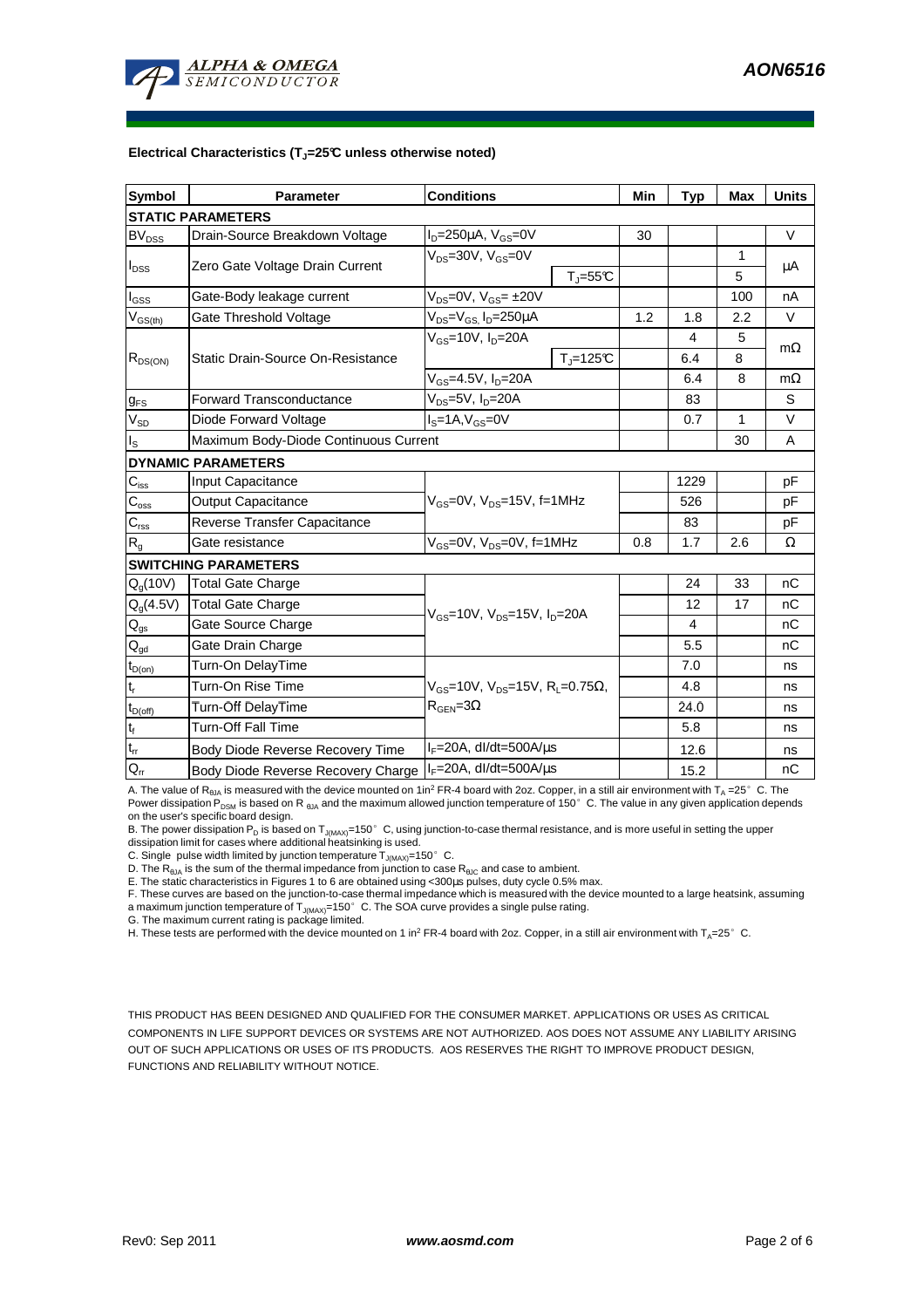

### **TYPICAL ELECTRICAL AND THERMAL CHARACTERISTICS**

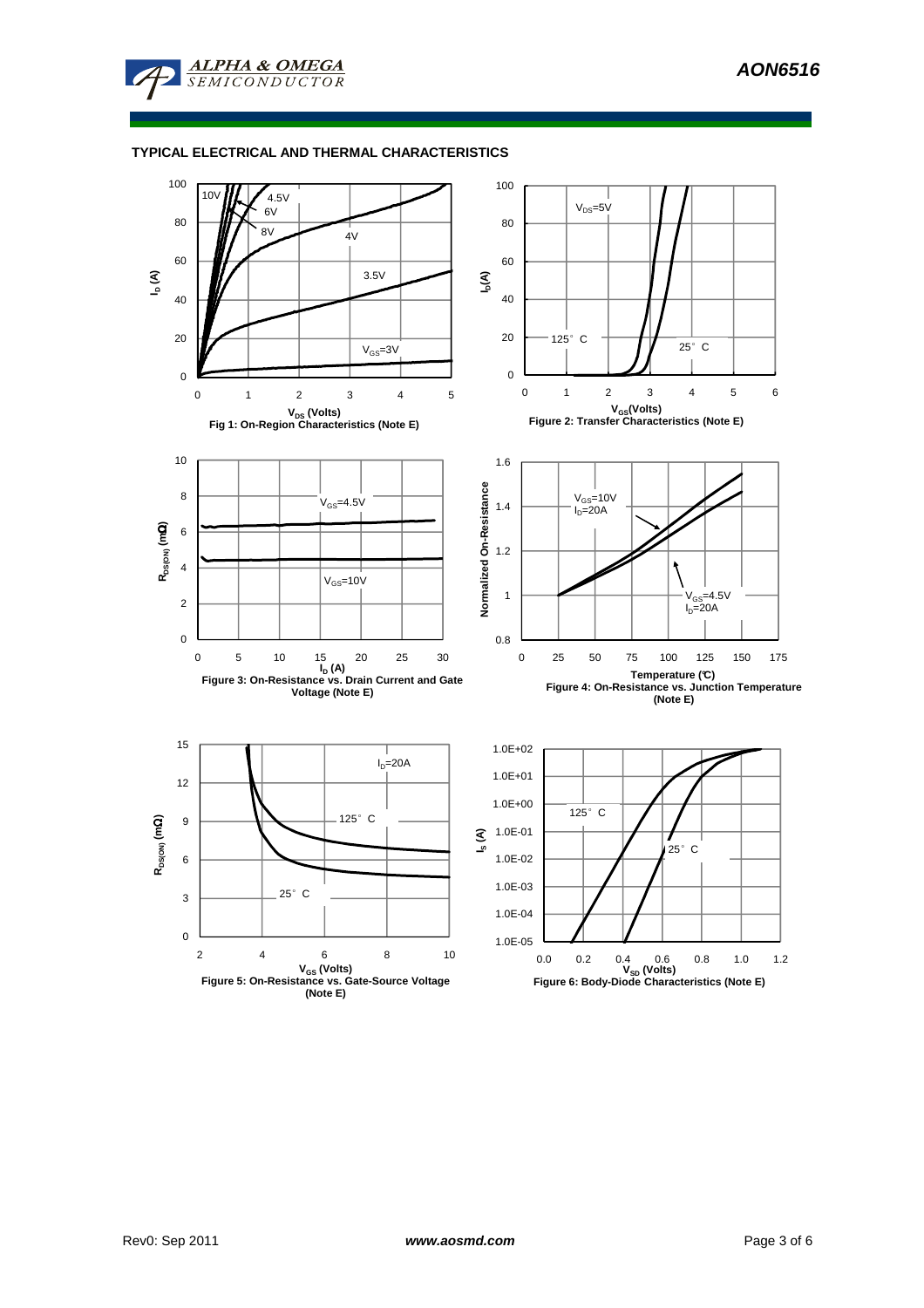

### **TYPICAL ELECTRICAL AND THERMAL CHARACTERISTICS**



**Figure 11: Normalized Maximum Transient Thermal Impedance (Note F)**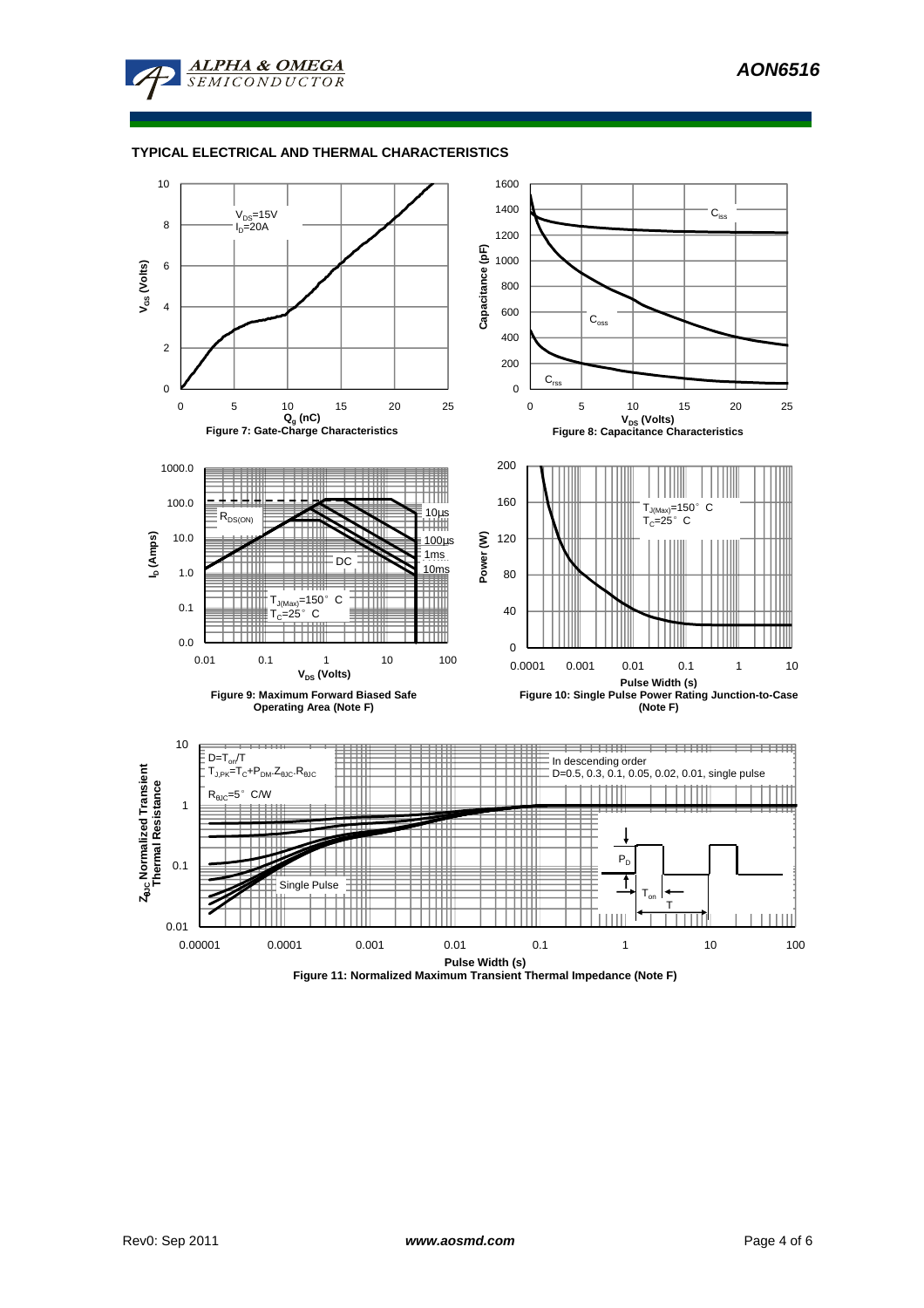

### **TYPICAL ELECTRICAL AND THERMAL CHARACTERISTICS**





**Pulse Width (s) Figure 14: Single Pulse Power Rating Junction-to-Ambient (Note H)**